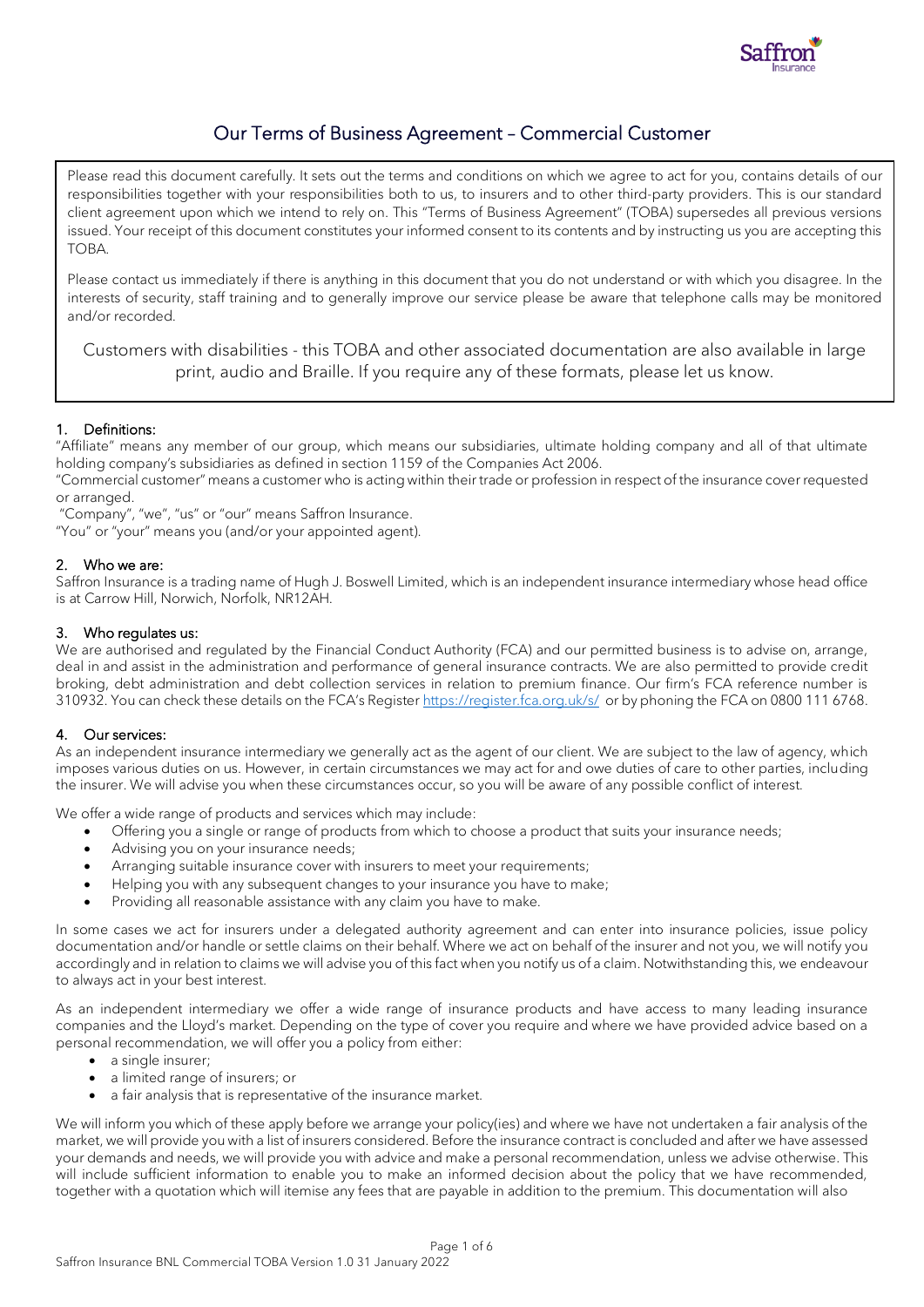

include a statement of your demands and needs. You should read this carefully as it will explain the reasons for making the recommendation we have made.

We may offer you a policy which is provided by an Affiliate in order to access specialist products and we will tell you if this is the case. We have a conflict of interest policy in place to identify and manage any conflicts that may arise in the placement of your business.

## 5. Remuneration and fees

In most cases we are paid a commission from the insurer, however in some cases we may charge you a fee instead, or a combination of both. If we charge a fee instead of commission or a fee and commission, we will confirm this to you in writing at the time of incepting or renewing your policy. Where we charge you a fee this is not liable for insurance premium tax or value added tax (insurance is a VAT exempt industry). There may be occasions when we need to charge an additional fee, for example any changes to the risk that require significant further advice, arrangement of additional cover or substantial assistance provided in any large or complex claims.

We will also charge an administration fee of £50 per policy for arranging a policy, £50 per policy for renewing a policy and £25 per mid-term adjustment made on any policy or mid-term cancellation. In addition, if you make a change or cancel your policy midterm which results in a return premium, we will retain all fees and any commission to cover our administration and advisory services. We will advise you of the amount of any charge before you become liable to paying it.

In addition to your fee and/or insurer commission some insurers may make additional payments to us reflecting the size and/or profitability of our account with them and/or in respect of work we undertake on their behalf.

You are entitled, at any time, to request information regarding any commission which we may have received when placing your insurance business.

## 6. Duty of fair representation

You must be sure that the information you have given to us to pass on to the insurers is a "fair presentation" of the risk. This means that you must have clearly disclosed every material circumstance which you, your senior management, or persons responsible for arranging your insurance knows or ought to know following a reasonable search. A material circumstance is one which may influence an insurers' judgement over whether to take the risk, and if so on what terms. If you are in doubt as to whether a circumstance is material then you should disclose it.

Furthermore, you must inform us if any of the information provided to us has changed. If it has, then you must tell us about the changes before we arrange cover. Your duty to notify material changes in the risk applies when you purchase an insurance policy, throughout the life of the policy and when you renew that policy.

Please note that failure to disclose a material circumstance may entitle an insurer to impose different terms on your cover or reduce the amount of a claim payable. In some cases your cover could be invalidated, which would mean that a claim would not be paid.

## 7. Quotations

Unless otherwise agreed any quotation given will normally remain valid for a period of 30 days from the date it is provided to you. We reserve the right to withdraw or amend a quotation in certain circumstances, for example, where the insurer has altered their premium / terms for the insurance since the quotation was given, where there has been a change in the original risk information / material circumstances disclosed or if a claim / incident has occurred since the terms were offered.

## 8. Renewals

You will be provided with renewal terms in good time before expiry of the policy, or notified that renewal is not being invited. Unless you advise otherwise renewals are invited on the basis that there have been no changes in the risk or cover required, other than those specifically notified to us or your insurers (see section on "Duty of fair presentation").

It is very important that you check the information provided at renewal to confirm it remains accurate and complete. If any of the information is incorrect or if your circumstances have changed you should contact us immediately so we can update your details.

## 9. Mid-term transferred business

When we are appointed to service insurance policies other than at their inception or renewal and which were originally arranged via another party, we shall not be liable during the current insurance period for any loss arising from any errors or omissions or gaps in your insurance cover or advice not supplied by us. Should you have any concerns in respect of a policy, which has been transferred to us, or if you require an immediate review of your insurance arrangements, you must notify us immediately. Otherwise we shall review your insurance arrangements and advise accordingly as each policy falls due for renewal.

## 10. Claims

You must notify any claim or circumstance that may or could give rise to a claim under your policy in accordance with the conditions of your policy. Failure to notify insurers promptly may entitle them to deny your claim. You should not admit liability or agree to any course of action, other than emergency measures carried out to minimise the loss, or in the interest of health and safety, until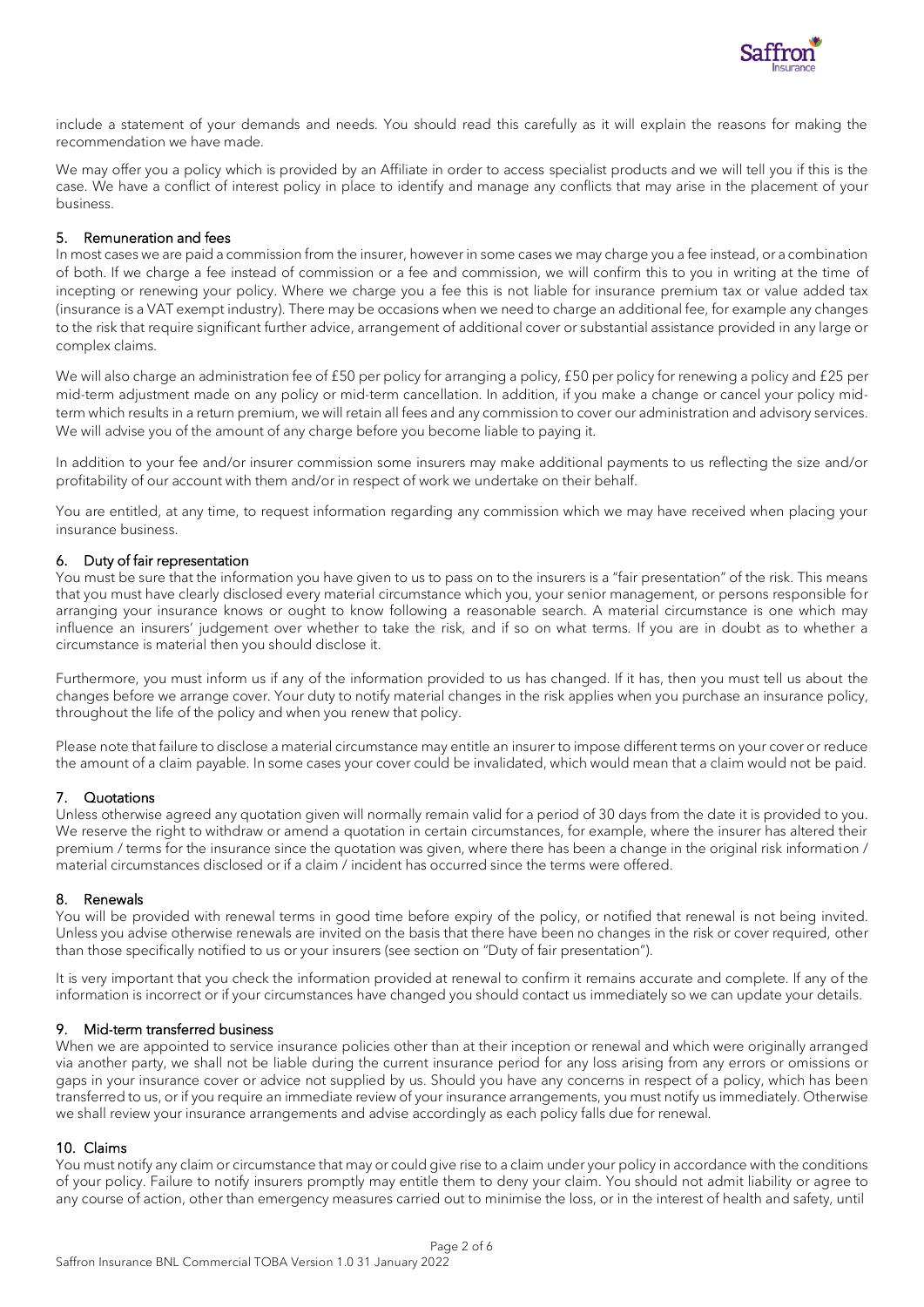

you have obtained agreement from your insurer. When you notify us of a claim you should provide us with details of all material facts concerning the claim.

Your policy documentation will describe in detail the procedures and conditions in connection with making a claim. Where appropriate, and as set out in your policy document, we will provide you with assistance in submitting a claim and in seeking to obtain reimbursement for you. We will transmit claims payments to you as soon as possible after they have been received on your behalf. However, in the event that an insurer becomes insolvent or delays making settlement of a claim, we do not accept liability for any unpaid amounts. Where we act for the insurer in relation to a claim we will advise you of this when you notify us of the claim.

#### 11. Cancellation clause

Your insurance contract may include a cancellation clause giving you the right to cancel your policy. If you decide to cancel your policy in accordance with any timeframes stipulated in your policy, and subject to not having made or intimated a claim, you may be entitled to a refund of premium paid. Please note our commission and, where appropriate fees, are fully earned from the date the policy commences and will not be refundable. If you fail to pay your premium to us by the due date, we reserve the right to instruct insurers to cancel your policy.

#### 12. Product documentation

You should review the policy documents carefully to ensure they accurately reflect the cover, conditions, limits and other terms that you require. Particular attention should be paid to policy conditions and warranties as failure to comply with these could invalidate your policy. Claims can arise, under certain types of insurance contract, long after the expiry of the policy. It is therefore important that you retain and keep safely all documents associated with your policy.

#### 13. Premium

Once your contract of insurance has been concluded, we will send you an invoice (also referred to as a debit note). You must pay the premium due in accordance with payment dates specified in the invoice. Failure to meet the payment date may lead insurers to cancel your policy. No payment shall be deemed to have been received until we have received cleared funds. Where insurers have specified that the premium must be received by a certain date, failure to comply can result in automatic termination of your insurance contract.

We shall be entitled (but not obliged) without providing notice to you to set off amounts due to us from you, against any amounts which we may receive on your behalf i.e. claims moneys, refunded premiums and other sums.

#### 14. Premium finance

In arranging premium finance, we act as a credit broker to provide you with a premium finance facility which is designed solely for the purposes of facilitating a loan for repayment of insurance premiums. We will only provide you with information about this payment option on a non-advised basis from which you will need to make your own decision as to the suitability of this facility and whether you wish to proceed. Where we arrange premium finance on your behalf we are remunerated for our assistance in putting this financing in place. We can provide details of our remuneration on request.

When arranging premium finance your premium finance provider may undertake an enquiry with credit reference agencies who will add details of the search and the application to their record about you, whether or not the application proceeds. Further details will be provided when an application for finance is made. Insurers own credit facilities may also be available if appropriate.

Where you pay your premium by instalments and use a premium finance provider, if any direct debit or other payment due in respect of the credit agreement you enter into to pay insurance premiums is not met when presented for payment or if you end the credit agreement we will be informed of such events by your premium finance provider. If you do not make other arrangements with us or your premium finance provider to pay the insurance premiums you acknowledge and agree that we may, at any time after being so informed, instruct on your behalf the relevant insurer to cancel the insurance (or, if this occurs shortly after the start or renewal of the insurance, to notify the insurer that the policy has not been taken up) and to collect any refund of premiums which may be made by the insurer. If any money is owed to a premium finance provider under your credit agreement or if they have debited us with the amount outstanding we will use any refund received to offset our costs and you will be responsible for paying any remaining time on risk charge and putting in place any alternative insurance and / or payment agreements you need. You also agree that we may hold to the order of the premium finance provider any claims monies due to you in the event that you are in default of your credit agreement.

#### 15. Client money

All client money is handled by our Affiliate, The Broker Network Limited (BNL). Client money is money that BNL receive and hold on behalf of our clients during the course of our dealings such as premium payments, premium refunds and claim payments. This money will be held by BNL either as agent of the insurer or agent of the client, determined by the agreement we and BNL have in place with each insurer. Where money is held as agent of the insurer, this means that when we have received your cleared premium, it is deemed to have been paid to the insurer. BNL pay us commission upon receipt of your cleared premium which may be prior to payment of the premium to the insurer.

The FCA requires all client monies, including yours, to be held in a trust account, the purpose of which is to protect you in the event of our financial failure since, in such circumstances; our general creditors would not be able to make claims on client money as it will not form part of our assets. BNL hold all client monies with one or more approved banks, as defined by the FCA, in a Non-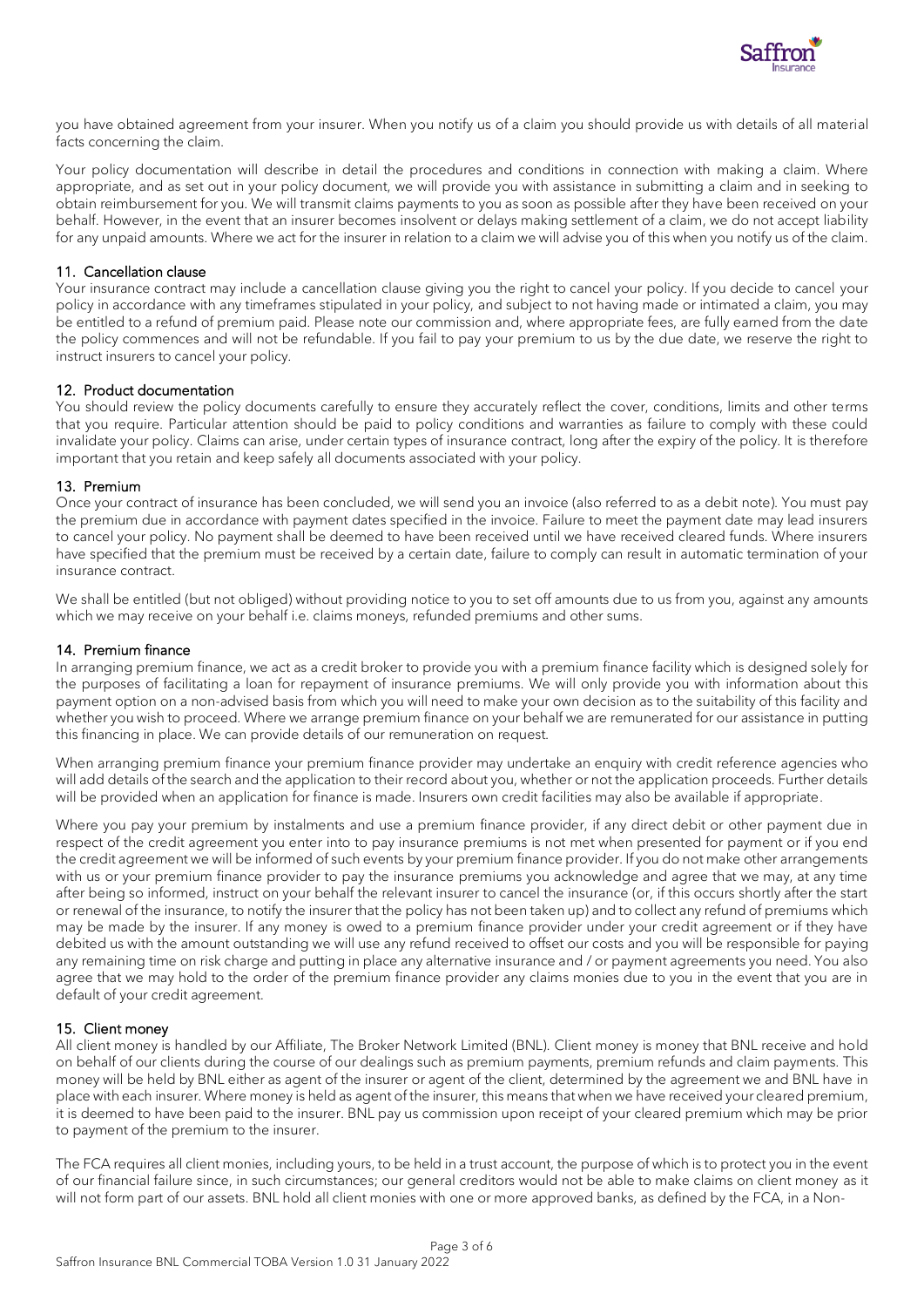

Statutory Trust bank account in accordance with the FCA client money rules. Under these arrangements, BNL assume responsibility for such monies and are permitted to, and may:

- Use such monies received on behalf of one customer to pay another customer's premium, before the premium is received from that other customer.
- For the purpose of effecting a transaction on your behalf, pass your money to another intermediary, including those resident outside the UK who would therefore be subject to different legal and regulatory regimes. In the event of a failure of the intermediary, this money may be treated in a different manner from that which would apply if the money were held by an intermediary in the UK. Please inform us if you do not agree to this.
- Retain for their own use, any interest earned on client money.

Unless we receive your written instruction to the contrary, BNL shall treat receipt of payment from you and of any claim payment and/or refund of premium which fall due to you, as being with your informed consent to the payment of those moneys into a BNL Non Statutory Trust bank account.

Without affecting our fiduciary duty to you BNL are entitled to transfer client monies to an identical bank account held in the name of any Affiliate for so long as such company remains an Affiliate.

#### 16. Insurer security

Whilst we make every effort to place your insurances with insurers that are financially sound we do not guarantee or otherwise warrant the solvency of any insurer we place your insurances with. If you have any concerns regarding any insurer chosen to meet your insurance requirements you should inform us as soon as possible and we will discuss them with you. A liability for the premium, whether in full or pro rata, may arise under policies where a participating insurer becomes insolvent.

## 17. Termination of this TOBA

You or we may terminate our authority to act on your behalf by providing at least 14 days' notice in writing (or such other period we agree). Termination is without prejudice to any transactions already initiated by you, which will be completed according to this TOBA unless we agree otherwise in writing. You will remain liable to pay for any transactions or adjustments effective prior to termination and we shall be entitled to retain any and all commission and/or fees payable in relation to insurance cover placed by us prior to the date of written termination of our authority to act on your behalf.

## 18. Complaints

In the event that you are unhappy with the service we have provided to you and you wish to make a complaint, please contact us in writing at: Michelle Blazey, Hugh J Boswell Limited, Carrow Hill, Norwich, Norfolk, NR1 2AH or by telephone at: 0160 362 6155 or email at michelle.blazey@hughjboswell.co.uk. Should you remain dissatisfied with our handling of your complaint, or its outcome, you may be eligible to take your complaint direct to the Financial Ombudsman Service who can be contacted on 0800 023 4567 (website[: www.financial-ombudsman.org.uk\)](http://www.financial-ombudsman.org.uk/).

## 19. Compensation

We are covered by the Financial Services Compensation Scheme ("FSCS"), which deals with claims against FCA regulated firms that are insolvent or are no longer trading. You may be entitled, therefore, to compensation from the FSCS if we are unable to pay a valid claim made against us. This depends on the type of service we have provided you with, the type of insurance we have placed on your behalf and the circumstances of the claim. Full details and further information on the scheme are available from the FSCS (website: [www.fscs.org.uk\)](http://www.fscs.org.uk/).

## 20. Confidentiality

Information provided by you may be held, processed, disclosed and used by ourselves, our professional advisers and any associated companies in servicing our relationship with you. Unless you notify us otherwise, you agree to the storage, use and disclosure of such information. All the activities that we undertake on your behalf, as described in this agreement, are provided for your exclusive use. All recommendations, proposals, reports and other information supplied to you in connection with these services are for your sole use and you agree not to make this information available to any third party without our express written permission. We reserve the right to take action to protect proprietary information.

## 21. General Data Protection Regulations

We will process your data responsibly, fairly and in strict accordance with the General Data Protection Regulations (GDPR) effective May 2018. These regulations replace the Data Protection Act 1998 ("DPA") and require wider disclosure of compliance than the previous DPA, including (but not limited to):

- Our lawful purpose of processing;
- The information we collect, and how we use and share that information;
- How long we keep information, including the purposes (e.g. administer your policy);
- The technical and organisational measures we have in place to safeguard your information;
- Your rights as an individual data subject; and
- Our approach to marketing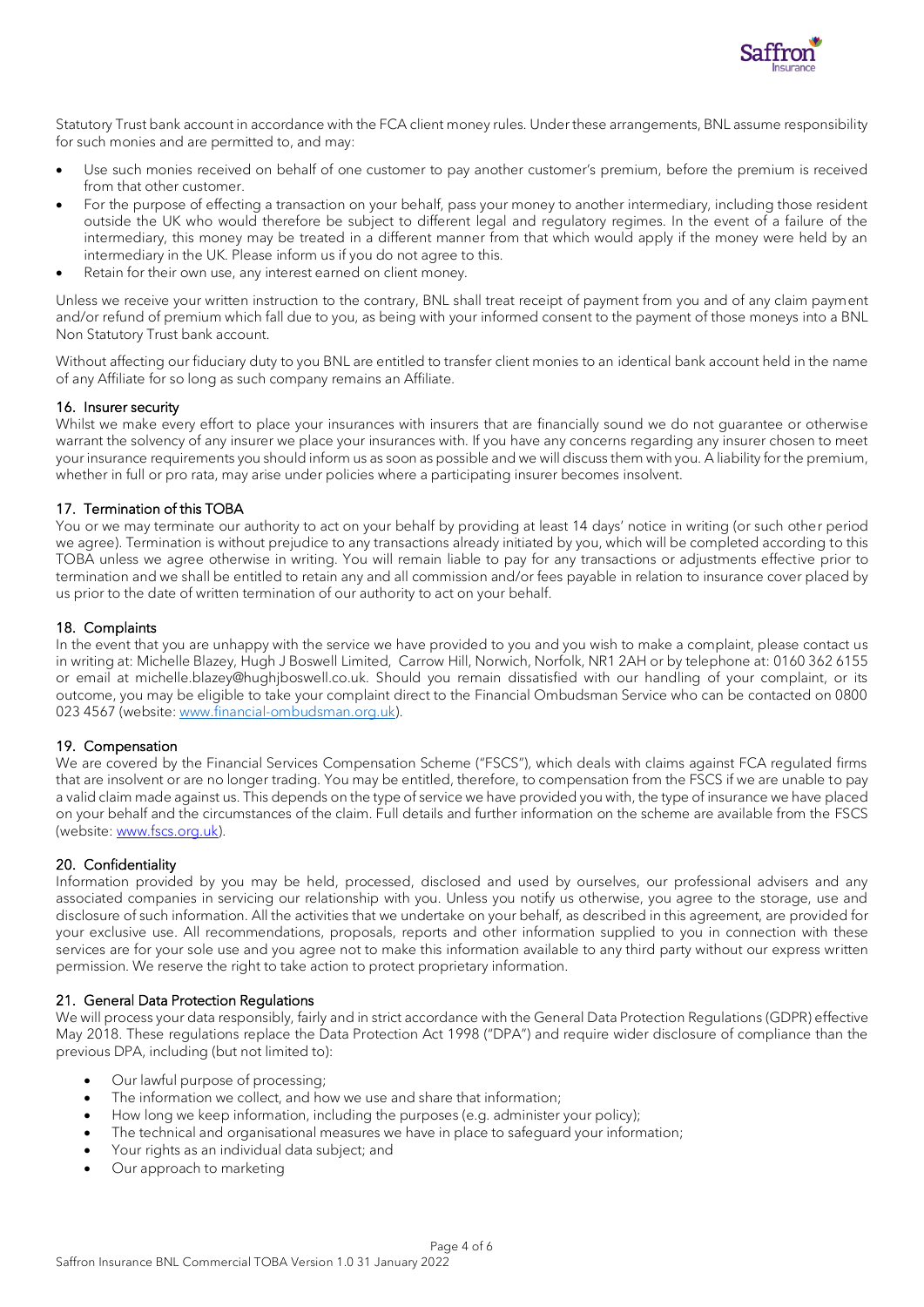

As with many organisations, and to ensure clients can easily access details on the areas listed above, we have developed a separate Privacy Notice. This can be found on our website at [https://www.hughjboswell.co.uk/wp-content/uploads/2022/01/Hugh-J-](https://www.hughjboswell.co.uk/wp-content/uploads/2022/01/Hugh-J-Boswell-Fair-Processing-Notice-V1.0-February-2022.pdf)[Boswell-Fair-Processing-Notice-V1.0-February-2022.pdf](https://www.hughjboswell.co.uk/wp-content/uploads/2022/01/Hugh-J-Boswell-Fair-Processing-Notice-V1.0-February-2022.pdf) alternatively you can obtain a copy by writing to us.

It is vitally important to take time to read this document carefully as it contains full details of the basis on which we will process your personal data, such as collecting, using, sharing, transferring and storing your information.

It is also your obligation to ensure you show this notice to all parties related to any insurance arrangement. If you have given us information about someone else, you are deemed to have their permission to do so.

If you have any questions, including requiring a copy of the Privacy Notice, or any further information about our approach to the GDPR you can e-mail [advisorydataprotection@ardonagh.com](mailto:advisorydataprotection@ardonagh.com) or write to The Ardonagh Advisory Data Protection Officer, The Ardonagh Group, 2 Minster Court, Mincing Lane, London, EC3R 7AA.

## 22. Bribery and corruption

We have no tolerance for bribery and corruption and this policy extends throughout the Company for all of its dealings and transactions in all countries in which we operate. Our financial crime policy is updated in line with the changes in law, changes in our business and our reputational demands. All employees are required to comply with this policy.

Both parties agree to comply fully with the requirements of the Bribery Act 2010, and will not engage in any of the following activity:

- promising or giving of an advantage, financial or otherwise, to another person to bring about an improper performance or to reward such improper performance
- requesting, agreeing to receive or accepting of an advantage, financial or otherwise to act improperly
- bribe a foreign public official to do or reward them for doing, something improper

## 23. Money laundering

In order to comply with our obligations under the money laundering legislation and regulations in relation to the Proceeds of Crime Act, you agree to provide us with any such evidence and information about your identity and that of any associates as we may reasonably require.

## 24. Sanctions

Both parties shall pay due regard to, and co-operate in respect of the observance of, any applicable international economic, financial or trade sanctions legislation.

## 25. Third party rights

Unless otherwise agreed between us in writing, no term of this TOBA is enforceable under the Contracts (Rights of Third Parties) Act 1999.

#### 26. Liability for directors, officers or employees

You acknowledge and agree not to make any claim personally against any employee, director or officer arising out of the work and services provided under this TOBA. This clause does not in any way limit or affect our liability to you as set out below.

## 27. Limitation of liability

In the event of any breach of these terms and or in the event of any representation, statement or act or omission including negligence arising under or in connection with all contracts between us then the following provisions set out our entire financial liability (including any liability for the acts or omissions of our employees, agents and sub-contractors) to you. Our total liability in relation to that claim shall be limited to £10,000,000 (ten million pounds). Should you feel this is not sufficient for you or your business please contact us to discuss a higher limit of indemnity; if agreed, this will be set down in writing and form part of this TOBA. Nothing in these terms excludes or limits our liability for death or personal injury caused by the Company's negligence, or for the Company's fraud, fraudulent misrepresentation or breach of any regulatory obligation.

We shall not be liable to you for any indirect or consequential loss or damage; these may be losses that are not reasonably foreseeable (whether for loss of profit, loss of business, depletion of goodwill or otherwise), costs, expenses or other claims for consequential compensation whatsoever (howsoever caused) which arise out of or in connection with the services we provide to you.

#### 28. Law and jurisdiction

This TOBA shall be governed by and construed in accordance with English law. In relation to any legal action or proceedings arising out of or in connection with this TOBA we both irrevocably submit to the non-exclusive jurisdiction of the English courts.

#### 29. Variation and assignment

No variation of this agreement shall be valid or effective unless it is in writing. We may amend this TOBA by sending you either a notice of amendment in writing or a revised TOBA. We are entitled to assign this TOBA to any other Affiliate for so long as such company remains an Affiliate.